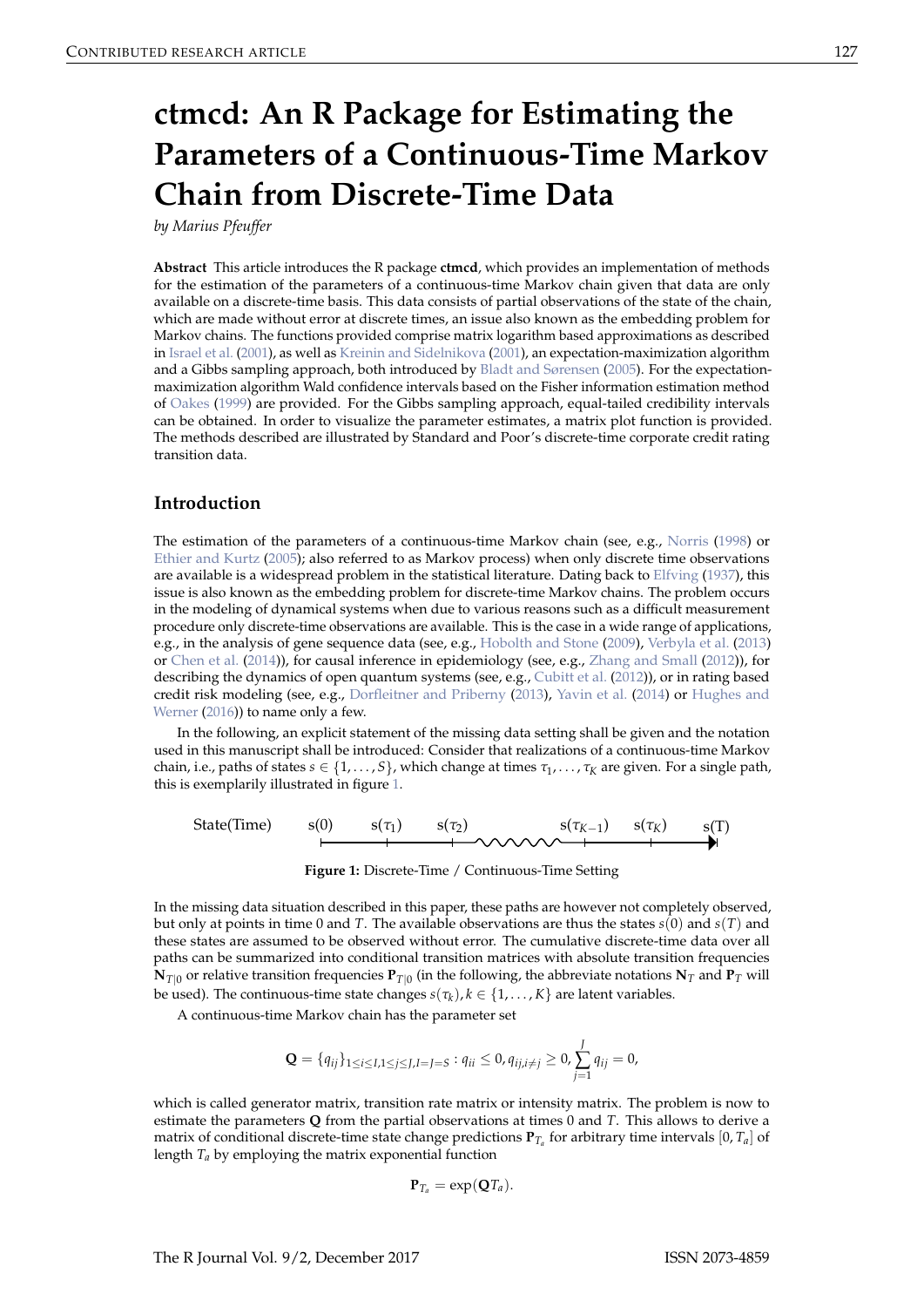<span id="page-1-0"></span>Besides the R package **[msm](https://CRAN.R-project.org/package=msm)**, see [Jackson et al.](#page-13-6) [\(2011\)](#page-13-6), which only provides functions for direct likelihood optimization, there is no other publicly accessible implementation available which allows for estimating the parameters of a continuous-time Markov chain given that data have been only observed on a discrete-time basis. Against this background, this paper introduces the R package **[ctmcd](https://CRAN.R-project.org/package=ctmcd)**, a continuously extended, improved and documented implementation based of what started as supplementary R code to [Pfeuffer](#page-13-7) [\(2016\)](#page-13-7). The functions of the package are explained and illustrated by Standard and Poor's corporate rating transition data. The outline of the paper is as follows: first, three matrix logarithm adjustment approaches are explained. Second, likelihood inference is illustrated for an instance of the expectation-maximization algorithm. Third, the implementation of a Gibbs sampler is presented to facilitate Bayesian inference. Numerical properties of the different approaches are evaluated and examples for more complex applications of the methods are shown. Finally, the results of the paper are summarized.

## **Matrix logarithm adjustment approaches**

A basic approach to estimate generator matrices from discrete-time observations is to inversely use the matrix exponential relationship between conditional discrete time transition matrices  $P_T$  (the cumulative discrete-time state change data) and the parameters **Q**, i.e., to employ a matrix logarithm function, which leads to the estimate

$$
\mathbf{Q}_c = \log(\mathbf{P}_T) = \sum_{k=1}^{\infty} \frac{(-1)^{k+1}}{k} (\mathbf{P}_T - \mathbf{I})^k.
$$

Besides finite truncation of this Taylor series, the matrix logarithm can, e.g., also be calculated by an eigendecomposition, which is the default setting in **ctmcd**.

However, the matrix logarithm approach has two shortcomings. First, the matrix logarithm is not a bijective function. As, e.g., shown by [Speakman](#page-14-3) [\(1967\)](#page-14-3), a transition matrix can have more than one valid generator. However, for a certain subset of discrete-time transition matrices, it can be shown that there exists only a single unique generator, for details on criteria (for discrete-time transition matrices) under which this is the case, see, e.g., [Cuthbert](#page-12-6) [\(1972\)](#page-12-6), [Cuthbert](#page-12-7) [\(1973\)](#page-12-7), [Singer and Spilerman](#page-13-8) [\(1976\)](#page-13-8) or [Israel et al.](#page-13-0) [\(2001\)](#page-13-0). Second, the method requires that the derived matrix **Q***c* actually meets the above outlined parameter constraints for Markov generator matrices, concretely that off diagonal elements are non-negative, which is not necessarily the case. Therefore, in the following we shall discuss techniques for adjusting logarithms of the discrete time data matrices **P***T*, so that proper generator matrices can be derived.

#### **Diagonal and weighted adjustment**

In this context, [Israel et al.](#page-13-0) [\(2001\)](#page-13-0) introduce two approaches. On the one hand, **diagonal adjustment (DA)** works by forcing negative off-diagonal elements of **Q***c* to zero

$$
q_{ij,i\neq j} = 0 | q_{ij,c} < 0
$$

and adjusting the diagonal elements

$$
q_{ii} = -\sum_{j=1}^{J} q_{ij}
$$

to ensure that  $\sum_{j=1}^{J} q_{ij} = 0$ . In ctmcd such an estimate can be performed by passing method="DA" to gm(), the generic generator matrix estimation function of the package. The method requires the specification of a discrete time transition matrix tm, which in the case of matrix logarithm adjustment approaches is a matrix of **relative** transition frequencies, which refers to the matrix  $P_T$  introduced above, as input data.

In order to illustrate the methods, we employ [Standard and Poor's](#page-14-4) [\(2000\)](#page-14-4) global corporate credit ratings data. The rating categories in this data set have the commonly known symbols *AAA*, *AA*, *A*, *BBB*, *BB*, *B*, *C* and *D*. These abbreviations represent states of decreasing credit quality whereas category *D* stands for the event of credit default, which means that if rated *D* the obligor cannot or does not have the willingness to meet its financial obligations any more. The data is provided as tm\_abs a matrix of discrete-time absolute transition frequencies from the first to the last day of the fiscal year 2000. We have to take into account that the default category *D* has to be considered as an absorbing state, because once an obligor has defaulted it can not escape this state any more. Following the intuitive ordering of decreasing credit quality described above, in this example the default state will refer to row 8. Thus, in order to convert the data into the required format, we have to create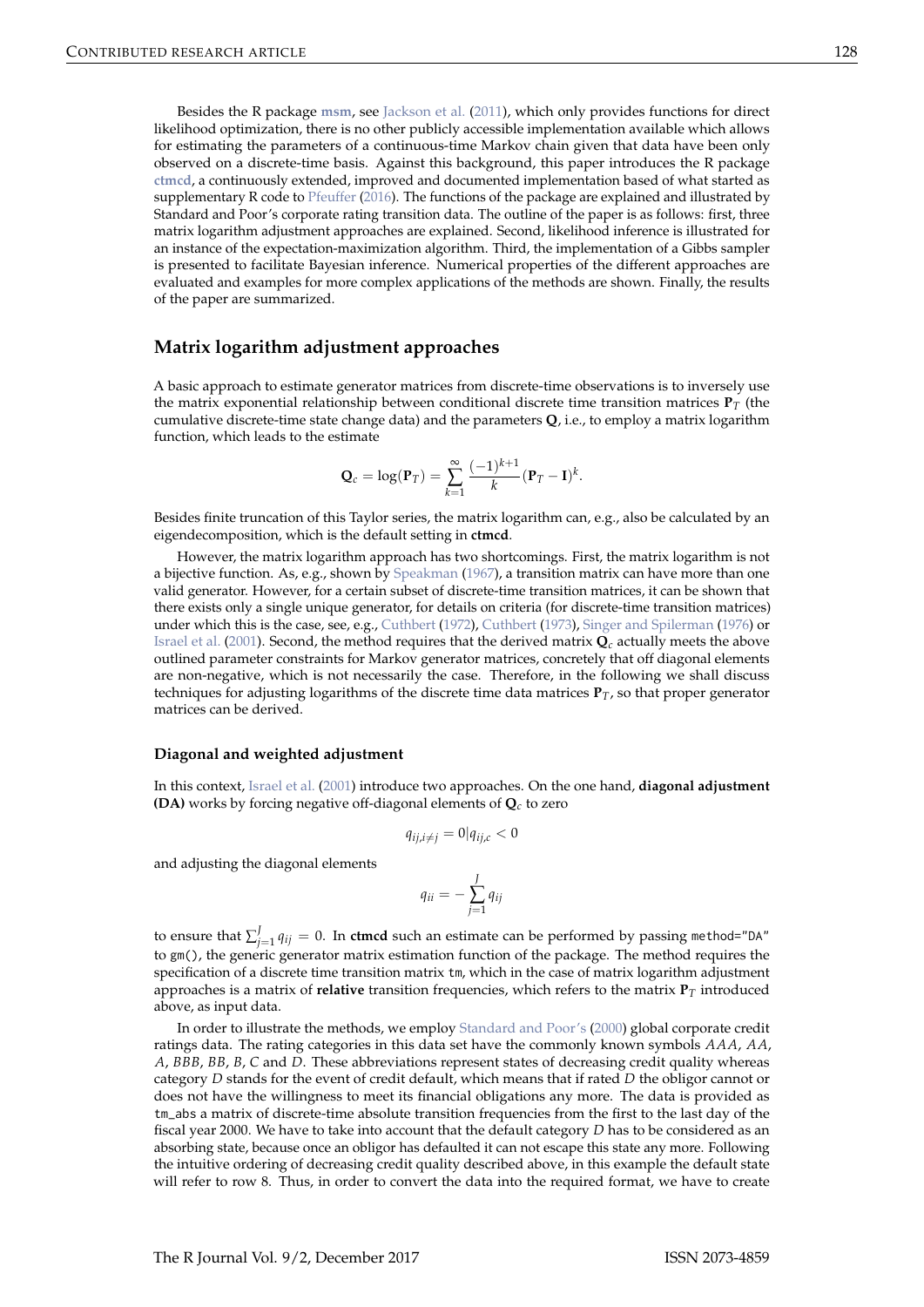<span id="page-2-0"></span>a matrix of relative transition frequencies tm\_rel by standardizing the row entries to sum to 1 and adding a unit row vector as row 8 with the last entry of this row being 1. Subsequently, we can apply the diagonal adjustment approach by specifying tm=tm\_rel and the time horizon of this discrete-time matrix as te=1, because tm\_abs and tm\_rel refer to credit rating changes for a single year time interval (fiscal year 2000).

```
data(tm_abs)
tm_{rel} < - rbind((tm_abs / rowSums(tm_abs))[1:7,], c(rep(0, 7), 1))
gmda <- gm(tm=tm_rel, te=1, method="DA")
```
On the other hand, [Israel et al.](#page-13-0) [\(2001\)](#page-13-0) also describe the **weighted adjustment (WA)** of the nonnegative off-diagonal entries as an alternative, i.e., off diagonal elements are adjusted by

$$
q_{ij,i\neq j} = q_{ij,c} + \frac{|q_{ij,c}|}{\sum_{j\neq i} |q_{ij,c}|} \sum_{j\neq i} q_{ij,c} 1(q_{ij,c} < 0) | q_{ij,c} \geq 0,
$$

where the cut off jump probability mass is redistributed among the remaining positive off diagonal elements according to their absolute values. In analogy to diagonal adjustment, a weighted adjustment estimate can be derived by using method="WA" as follows:

gmwa <- gm(tm=tm\_rel, te=1, method="WA")

#### **Quasi-optimization**

The third matrix logarithm adjustment approach is the **quasi-optimization (QO)** procedure of [Kreinin](#page-13-1) [and Sidelnikova](#page-13-1) [\(2001\)](#page-13-1). This method finds a generator **Q** from the set of all possible generator matrices  $Q'$  by solving the minimization problem

$$
Q = \arg\min_{Q'} \sum_{i=1}^{I} \sum_{j=1}^{J} (q'_{ij} - q_{ij,c})^2,
$$

which means that the algorithm chooses a generator matrix which is closest to the matrix logarithm in terms of sum of squared deviations.

```
gmqo <- gm(tm=tm_rel, te=1, method="QO")
```
By specifying method="QO", we can then get a quasi-optimization approach result for our data. Despite the possibility to just show the parameter estimates for the different methods in the console using, e.g., print(gmDA) or simply calling gmDA(), **ctmcd** also provides a matrix plot function plotM() that especially allows the visualization of generator matrix estimates and can be easily accessed by the generic plot() function:

plot(gmda) plot(gmwa) plot(gmqo)

The results can be seen in figure [2.](#page-3-0)

## **Likelihood inference**

Given that complete continuous-time data is available, the likelihood function for a generator matrix is given by

$$
L(\mathbf{Q}) = \prod_{i=1}^{I} \prod_{j \neq i} q_{ij}^{N_{ij}(T)} \exp(-q_{ij}R_i(T)),
$$

where *Nij*(*T*) denotes the number of transitions from *i* to *j* within time *T* and *R<sup>i</sup>* (*T*) for the cumulative sojourn times in state *i* before a state change occurs. A maximum likelihood estimate for a single off-diagonal element of **Q** can then be derived by

$$
q_{ij,ML} = \frac{N_{ij}(T)}{R_i(T)},
$$

for more information see, e.g., [Inamura](#page-13-9) [\(2006\)](#page-13-9).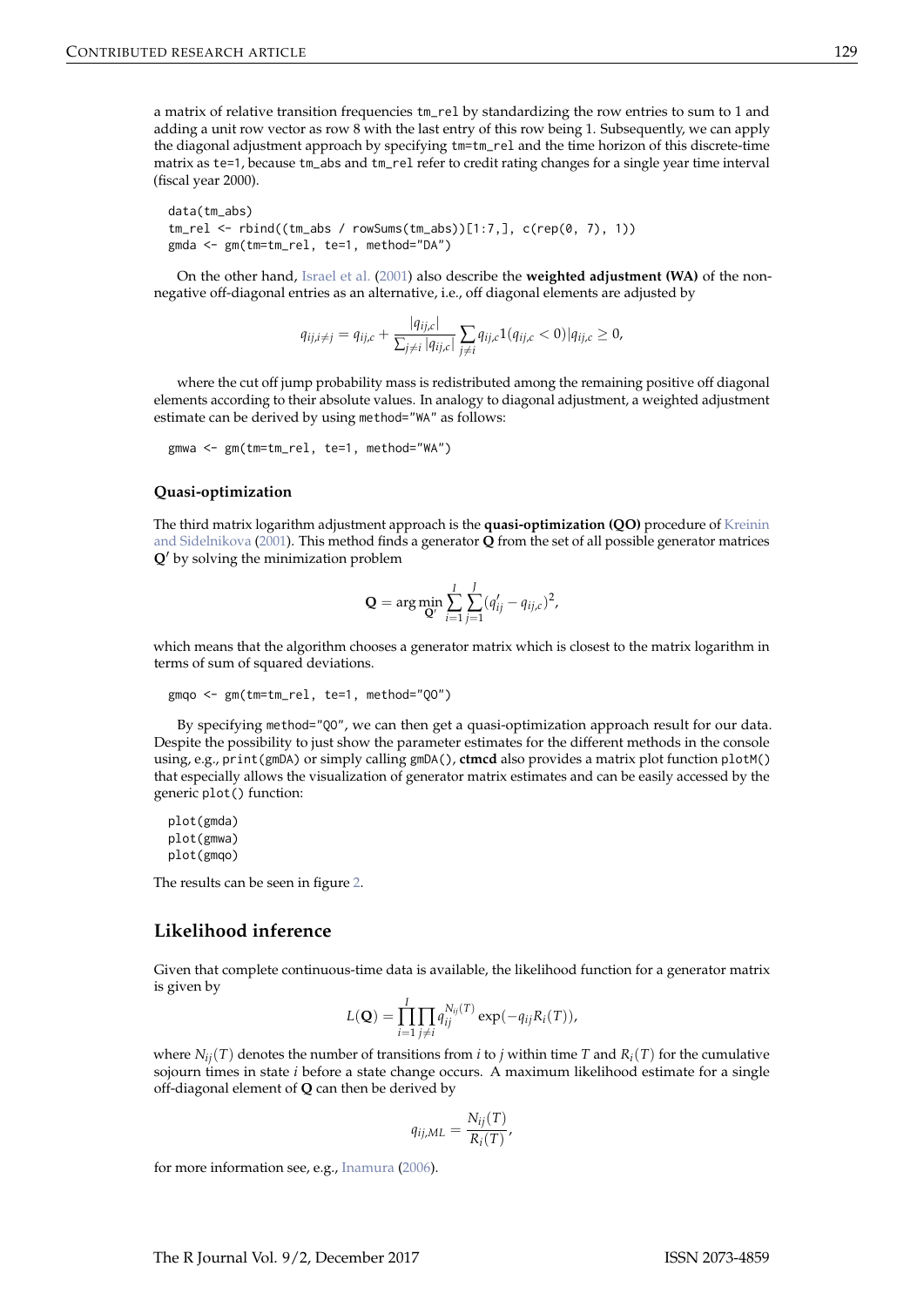<span id="page-3-1"></span><span id="page-3-0"></span>

**Figure 2:** Matrix Logarithm Adjustment Approaches

#### **Expectation-maximization algorithm**

The difficulty is now that when data is only observed at times 0 and *T*, the expressions *Nij*(*T*) and  $R_i(T)$  are not known. In order to derive a maximum likelihood estimate given this partially accessible observations setting, [Bladt and Sørensen](#page-12-0) [\(2005\)](#page-12-0) derive an instance of the **expectation-maximization** (**EM**) **algorithm**. The missing data is then iteratively imputed by conditional expectations given the current parameter set. This requires a complicated computation of the integrals in

$$
E(R_i(T)|\mathbf{Q}_l, s(0), s(T)) = \frac{n_{s(0)s(T)}\mathbf{u}_{s(0)}^T \left(\int_0^T \exp(\mathbf{Q}_l t)\mathbf{u}_i \mathbf{u}_j^T \exp(\mathbf{Q}_l (T-t)) dt\right) \mathbf{u}_{s(T)}}{\mathbf{u}_{s(0)}^T \exp(\mathbf{Q}_l T)\mathbf{u}_{s(T)}}
$$
  
and 
$$
E(N_{ij}(T)|\mathbf{Q}_l, s(0), s(T)) = \frac{n_{s(0)s(T)}q_{ij,l}\mathbf{u}_{s(0)}^T \left(\int_0^T \exp(\mathbf{Q}_l t)\mathbf{u}_i \mathbf{u}_j^T \exp(\mathbf{Q}_l (T-t)) dt\right) \mathbf{u}_{s(T)}}{\mathbf{u}_{s(0)}^T \exp(\mathbf{Q}_l T)\mathbf{u}_{s(T)}}
$$

where *n* refers to an element of the discrete-time absolute transition frequency matrix  $N_T$ ,  $u_k$  denotes a unit vector with entry 1 at position *k* and *l* points to the current iteration step of the EM algorithm. The computation of the integrals is carried out following the matrix exponential approach described in [van Loan](#page-14-5) [\(1978\)](#page-14-5) and [Inamura](#page-13-9) [\(2006\)](#page-13-9). In order to perform an estimate based on the EM algorithm an initial generator matrix guess has to be chosen, which has to be a proper generator matrix. In the following example, this will be the matrix gm0, which is an arbitrarily chosen generator matrix where all off diagonal entries are 1 and state 8 is determined as an absorbing state.

gm0 <- matrix(1, 8, 8) diag(gm0)  $<-$  0 diag(gm0) <- -rowSums(gm0)  $gm0[8, ] < - 0$ 

The maximum likelihood estimate can then be obtained by using the gm() function, providing a matrix of absolute numbers of state changes (in the credit rating example i.e., tm=tm\_abs), specifying the method argument by method="EM" and setting an initial guess (here: gmguess=gm0).

```
gmem <- gm(tm=tm_abs, te=1, method="EM", gmguess=gm0)
plot(gmem)
plot(gmem$ll, main="Expectation Maximization Algorithm\nLog Likelihood Path",
     xlab="Iteration", ylab="Log-Likelihood")
```
,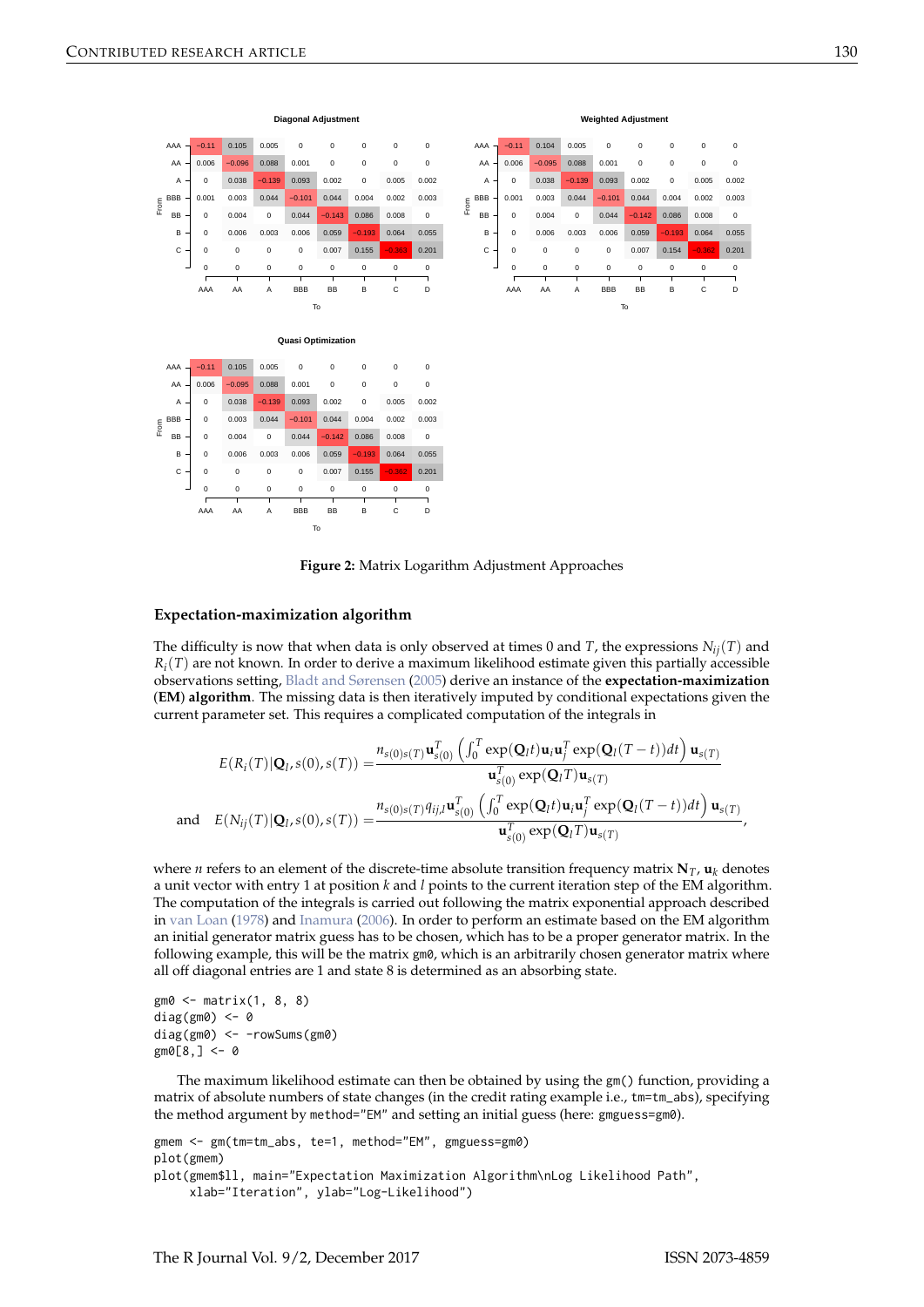<span id="page-4-0"></span>The result of this estimate can be seen in figure  $3$  together with a plot of the log-likelihood path of the single EM algorithm iteration steps.

### **Direct likelihood optimization**

The function being actually optimized by the EM algorithm is the marginal likelihood

$$
L(\mathbf{Q}|\mathbf{N}_T) = \prod_{i=1}^I \prod_{j=1}^J (\exp(\mathbf{Q} \cdot T))_{ij}^{n_T ij}.
$$

Besides the EM algorithm, also other numerical optimization methods can be employed to perform the maximization of this function. The R-package **msm**, which is actually built for estimating Markov models with covariates, so called multi-state models, contains simplex optimization (opt.method="optim"), Newton optimization (opt.method="nlm"), a bounded optimization by a quadratic approximation approach (opt.method="bobyqa") introduced by [Powell](#page-13-10) [\(2009\)](#page-13-10) and a Fisher scoring technique by [Kalbfleisch and Lawless](#page-13-11) [\(1985\)](#page-13-11) (opt.method="fisher"). In order to benchmark the EM algorithm, the different techniques shall be compared using the derived maxima and the time needed to perform the estimation.

```
### Data transformation for msm function
mig \leftarrow NULLid \leftarrow 0for(i in 1:7) {
 for(j in 1:8) {
    if(tm_abs[i,j] > 0) {
      for(n in 1:tm_abs[i,j]) {
        id \leftarrow id + 1mig \leftarrow \text{rbind}(mig, c(id, 0, i), c(id, 1, j))}
    }
 }
}
mig_df <- data.frame(id=mig[,1], time=mig[,2], state=mig[,3])
### Comparing estimates
gmem <- gm(tm_abs, te=1, method="EM", eps=1e-7, gmguess=gm0)
ctmcdlogLik(gmem$par, tm_abs, 1)
q0 <- rbind(matrix(1, 7, 8), 0)
msm_est1 <- msm(state ~ time, id, data=mig_df, qmat=q0,
                opt.method="optim", gen.inits=TRUE)
ctmcdlogLik(qmatrix.msm(msm_est)[[1]], tm_abs, 1)
msm_est2 <- msm(state ~ time, id, data=mig_df, qmat=q0,
                opt.method="nlm", gen.inits=TRUE)
ctmcdlogLik(qmatrix.msm(msm_est)[[1]], tm_abs, 1)
msm_est3 <- msm(state ~ time, id, data=mig_df, qmat=q0,
                opt.method="nlm", gen.inits=TRUE)
ctmcdlogLik(qmatrix.msm(msm_est)[[1]], tm_abs, 1)
msm_est4 <- msm(state ~ time, id, data=mig_df, qmat=q0,
                opt.method="fisher", gen.inits=TRUE)
```
The marginal likelihood function for a given generator matrix, discrete-time interval *T* and corresponding discrete-time transition frequencies  $N_T$  can be computed by the function ctmcdlogLik(). Optimization with the previously employed remote initial value gm0 fails for all **msm** optimization methods, with the closer built-in parameter initialization gen.inits=TRUE, we obtain the results presented in table [1.](#page-5-1) Optimization also fails for the method of [Kalbfleisch and Lawless](#page-13-11) [\(1985\)](#page-13-11). However, it is already mentioned in the helpfiles for the msm() function, that optimization using this approach lacks stability. Thus, the advantages of the EM algorithm in this specific data setting where no covariates are included in the calculation are its numerical performance and its stability.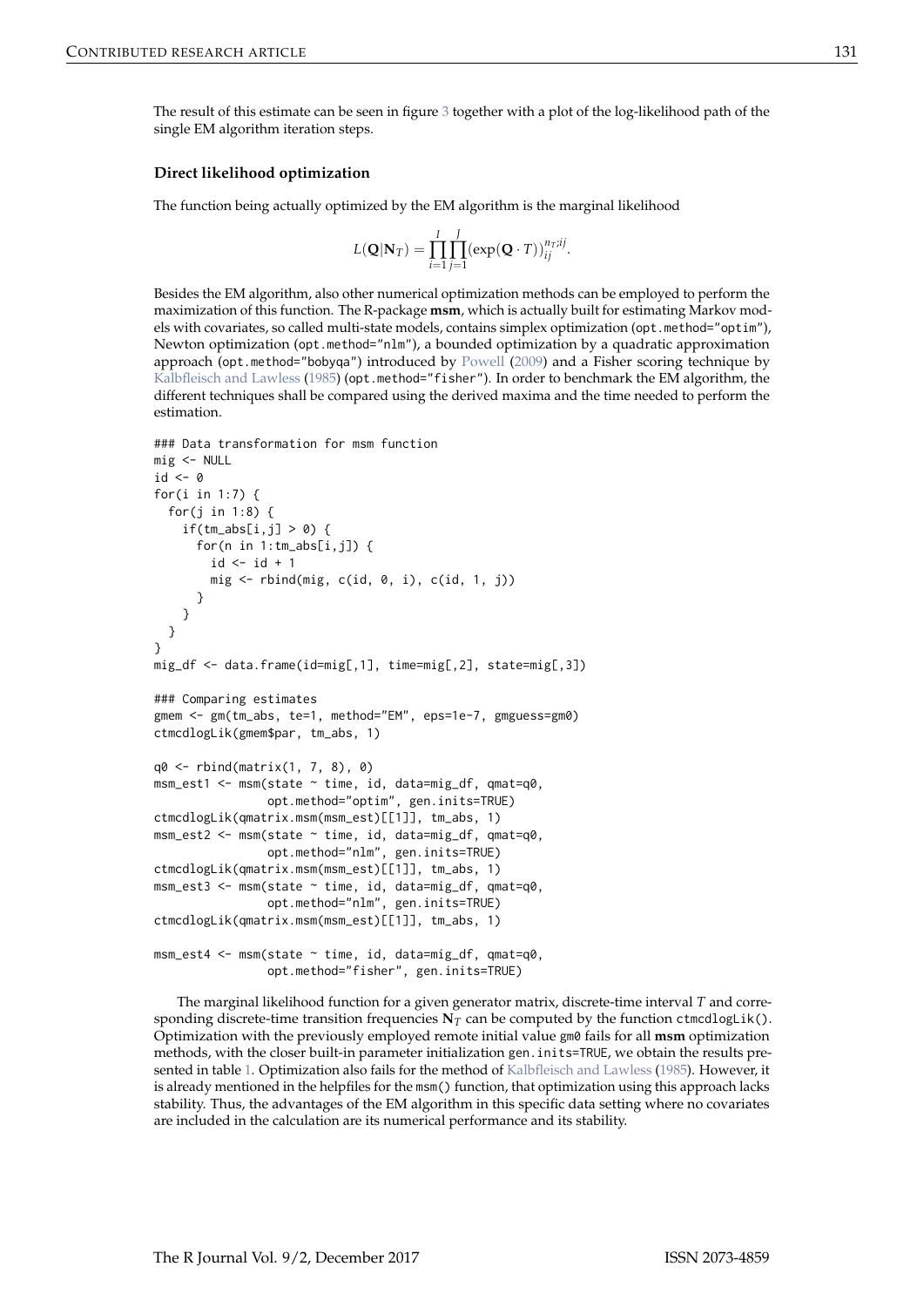<span id="page-5-2"></span><span id="page-5-1"></span>

| Method           | EМ        | optim     | nlm       | bobyqa    |  |  |
|------------------|-----------|-----------|-----------|-----------|--|--|
| Log-Likelihood   | -3194.255 | -3194.255 | -3194.255 | -3194.259 |  |  |
| Time Elapsed [s] | 0.46      | 4.65      | 28.33     | 167.52    |  |  |

**Table 1:** Likelihood Optimization - Numerical Comparison

#### **Confidence intervals**

The package **ctmcd** also provides a function for deriving a confidence interval based on the asymptotic normality of the maximum likelihood estimate. As however in a partially observed data setting the maximum likelihood estimate is based on the likelihood function of the complete observations  $\{N_{ij}(T), R_i(T)\}_{1 \le i \le I, 1 \le j \le J}$  given that only part of them,  $N_T$  are actually available, the Fisher information matrix has to be adjusted for the missing information in order to derive proper standard error estimates. Following [Oakes](#page-13-2) [\(1999\)](#page-13-2), a Fisher information matrix estimate for the observed data  $\mathbf{I}_{\mathbf{N}_T}$  can be obtained by

 $\mathbf{I}_{N_T} = \mathbf{I}_{\{N_{ij}(T), R_i(T)\}_{1 \leq i \leq I, 1 \leq j \leq J}} - \mathbf{I}_{\{N_{ij}(T), R_i(T)\}_{1 \leq i \leq I, 1 \leq j \leq J} | N_T \cdot N_T |}$ 

<span id="page-5-0"></span>

**Figure 3:** Maximum-Likelihood Estimation.

[Bladt and Sørensen](#page-12-8) [\(2009\)](#page-12-8) then concretize this expression for a generator matrix estimation framework and derive

$$
I_{\mathbf{N}_{T},(i-1)I+j,(i-1)I+j} = \frac{1}{q_{ij}^{2}} E(N_{ij}(T)|\mathbf{Q}_{I},s(0),s(T)) - \frac{1}{q_{ij}^{2}} \frac{\partial}{\partial q_{ij}} E(N_{ij}(T)|\mathbf{Q}_{I},s(0),s(T)) + \frac{\partial}{\partial q_{ij}} E(R_{i}(T)|\mathbf{Q}_{I},s(0),s(T))
$$
  
and 
$$
I_{\mathbf{N}_{T},(i-1)I+j,(i'-1)I+j'} = -\frac{1}{q_{ij}^{2}} \frac{\partial}{\partial q_{i'j'}} E(N_{ij}(T)|\mathbf{Q}_{I},s(0),s(T)) + \frac{\partial}{\partial q_{i'j'}} E(R_{i}(T)|\mathbf{Q}_{I},s(0),s(T))
$$

as diagonal and off-diagonal  $(i, j) \neq (i', j')$  elements of the observed Fisher information matrix  $I_{N_T}$ . The confidence interval then has the common form

$$
q_{ij} \pm z_{1-\frac{\alpha}{2}}se(q_{ij}),
$$

where  $z_{1-\frac{\alpha}{2}}$  denotes the  $1-\frac{\alpha}{2}$  quantile of the standard normal distribution. The method is implemented as a function ciEM(), which can be easily accessed using the generic gmci() command, which takes as arguments an EM algorithm estimate object and a significance level alpha.

ciem <- gmci(gmem, alpha=.05) plot(ciem)

By default, the derivatives for the information matrix are calculated using the analytical expressions of [Smith and dos Reis](#page-14-6) [\(2017\)](#page-14-6) (cimethod="SdR"), numerical derivatives as suggested in [Bladt and Sørensen](#page-12-8) [\(2009\)](#page-12-8) can be accessed by cimethod="BS".

The matrix plot function can also be applied to "gmci" interval estimate objects, see, e.g., figure [4.](#page-6-0) One can see in this example that interval estimates are not provided for all generator matrix entries. This is due to the fact that the numerical evaluation of the above described expressions for deriving the Fisher information matrix and inverting it becomes unstable when the parameter estimates are small.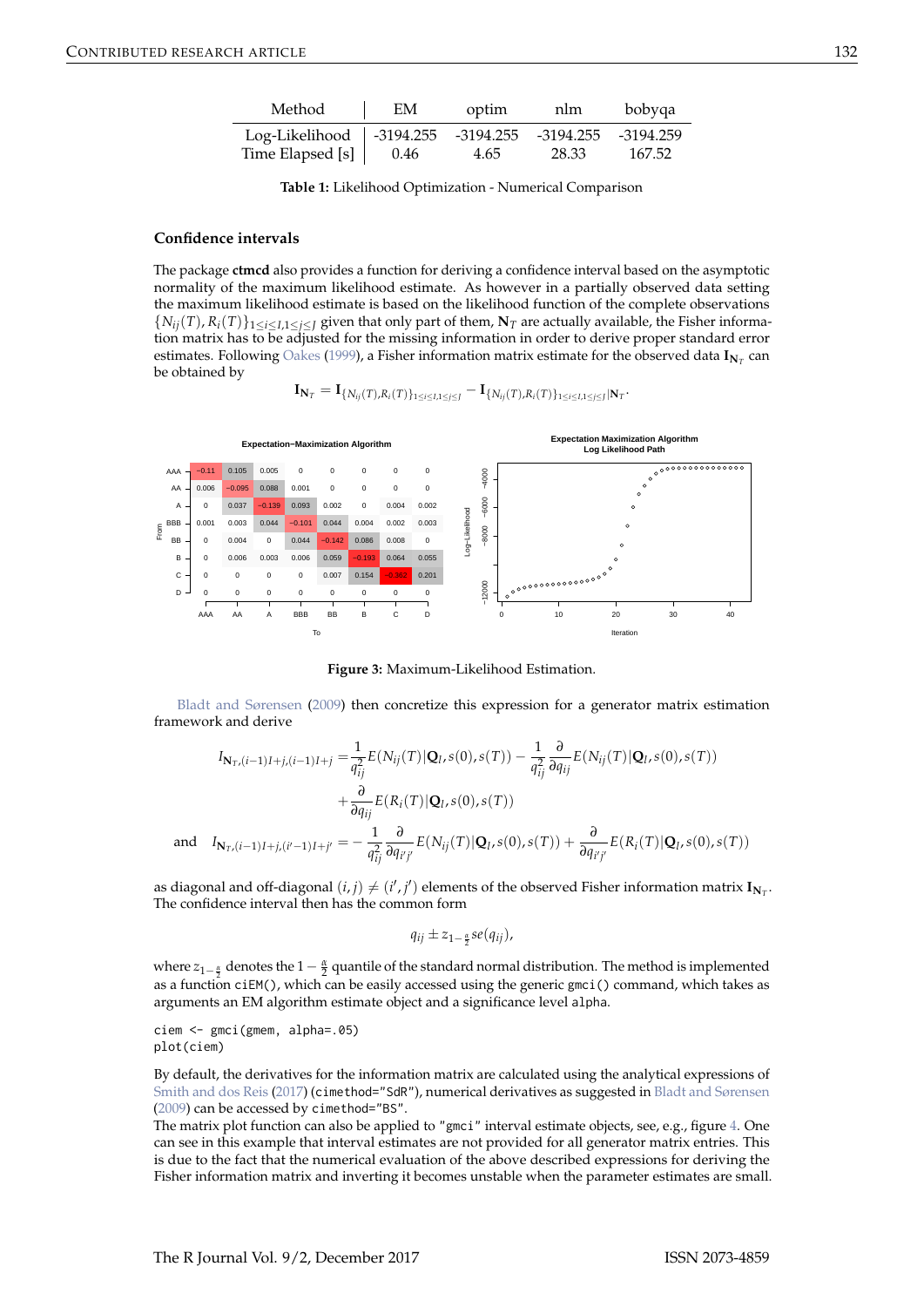<span id="page-6-1"></span>Thus a lower limit eps can or has to be specified so that for generator matrix elements smaller than eps, no interval estimates are obtained. By default eps=1e-04.

<span id="page-6-0"></span>

**95% Wald Confidence Interval (Oakes Standard Error)**



## **Bayesian inference**

#### **Gibbs sampler**

[Bladt and Sørensen](#page-12-0) [\(2005\)](#page-12-0) show that the Gamma distribution Γ(*φ*, *ψ*) constitutes a conjugate prior for the off diagonal elements of the generator matrix under the continuous-time Markov chain likelihood function. The posterior distribution can then be derived as

$$
f(\mathbf{Q}|\{s(0), s(T)\}) \propto L(\mathbf{Q}|\{s(0), s(T)\}) \prod_{i=1}^{I} \prod_{j \neq i} q_{ij}^{\phi_{ij}-1} \exp(-q_{ij}\psi_i)
$$

$$
\propto \prod_{i=1}^{I} \prod_{j \neq i} q_{ij}^{N_{ij}(T) + \phi_{ij}-1} \exp(-q_{ij}(R_i(T) + \psi_i)).
$$

Based on these expressions, they describe a Gibbs sampling algorithm (GS) which in analogy to the EM algorithm iteratively simulates the missing data  $N_{ij}(T)$  and  $R_i(T)$  given the current parameter estimate and subsequently draws new parameter estimates given the imputed data. In order to use the method, the prior parameters have to be specified as a "list" object named prior. Thereby, the first element of the list has to be an  $I \times J$  matrix of the Gamma parameters  $\phi_{ij}$  and the second element a vector of length *I* with the parameters *ψ<sup>i</sup>* . Consider, e.g.,

```
pr \leftarrow list()
pr[[1]] <- matrix(1, 8, 8)
pr[[1]][8,] < -0pr[[2]] <- c(rep(5, 7), Inf)
```
as a simple example, where  $\phi_{ij} = 1$ ,  $\psi_i = 5$  and there is an absorbing state 8, which can be specified by determining  $\phi_{\beta} = 0$  and  $\psi_8 = \infty$ . As for the EM algorithm we need to provide a matrix of *absolute*, rather than relative, transition frequencies as input data (in our example tm=tm\_abs). Furthermore, the length of the burn-in period must be chosen (here: burnin=1000). Convergence of the algorithm is evaluated by the approach of [Heidelberger and Welch](#page-13-12) [\(1981\)](#page-13-12), which is implemented in the R package **[coda](https://CRAN.R-project.org/package=coda)**, see [Plummer et al.](#page-13-13) [\(2006\)](#page-13-13). The advantage of this method is that it can be applied to single chains; a shortcoming is that, as for similar methods, evaluation with multiple parameters is time consuming. Thus, besides specifying a p-value for the convergence test by the argument conv\_pvalue, one can also set a frequency criterion conv\_freq for how often with an equidistant number of trials convergence shall be checked. By default, conv\_pvalue=0.05 and conv\_freq=10. One should notice that as the method of [Heidelberger and Welch](#page-13-12) [\(1981\)](#page-13-12) is a two sample location test for comparing the stability of the parameter estimates at the beginning and the end of the Markov chain, the hypotheses are set so that an increasing p-value implies a stricter convergence criterion. Another stopping rule is the maximum number of iterations niter, which by default is set as niter=1e04. If convergence according to the method of [Heidelberger and Welch](#page-13-12) [\(1981\)](#page-13-12) is not given before the maximum number of iterations is reached, a warning is displayed.

Setting the method argument to the value "GS" will then lead the generic generator matrix estimation method to provide a posterior mean estimate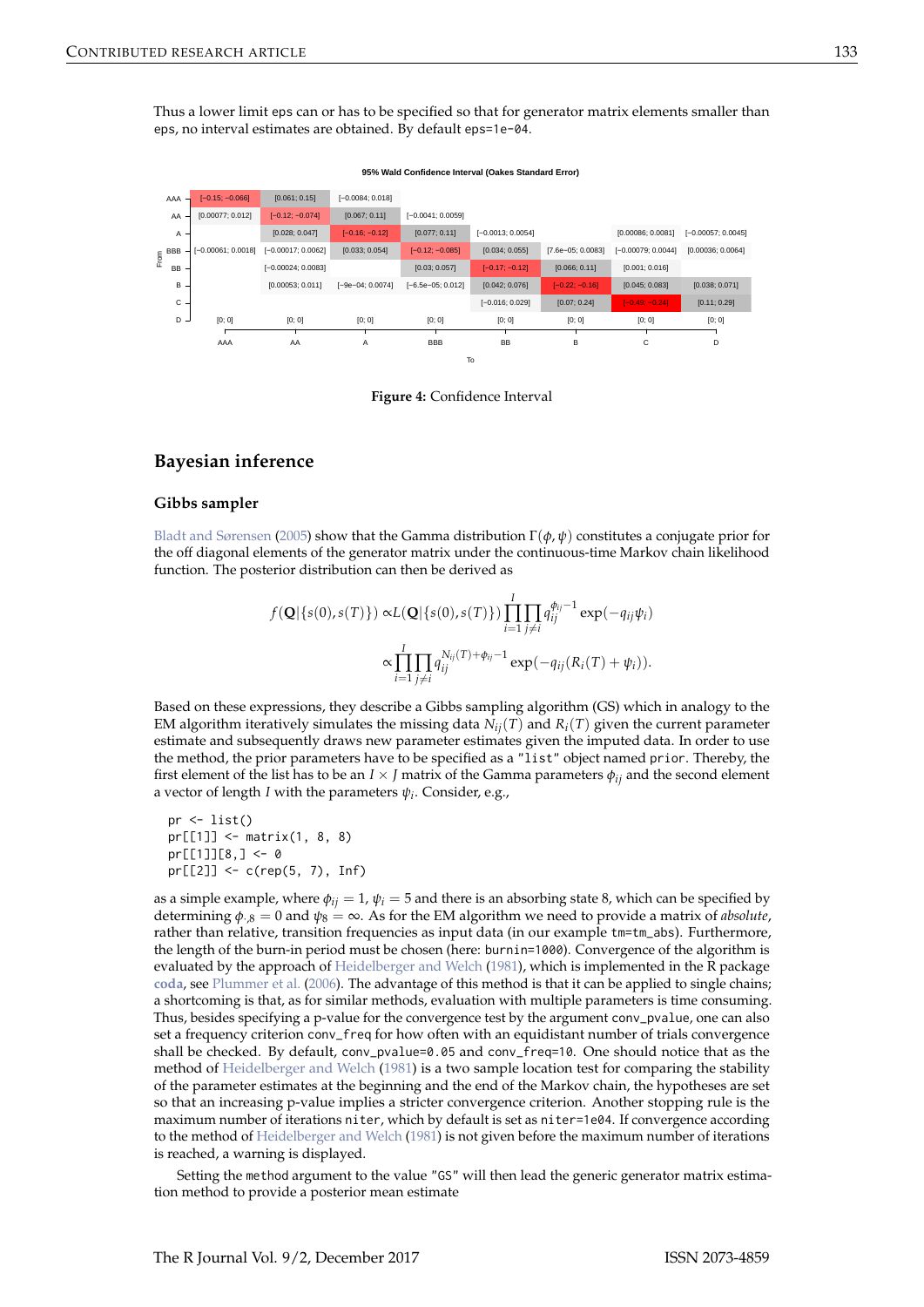<span id="page-7-1"></span><span id="page-7-0"></span>The result can be seen in figure [5.](#page-7-0)

|                    |                |          |          | Gibbs Sampler |          |          |          |       |  |  |  |  |
|--------------------|----------------|----------|----------|---------------|----------|----------|----------|-------|--|--|--|--|
| AAA                | $-0.14$        | 0.108    | 0.01     | 0.005         | 0.004    | 0.004    | 0.005    | 0.004 |  |  |  |  |
| AA                 | 0.007          | $-0.103$ | 0.087    | 0.003         | 0.001    | 0.001    | 0.001    | 0.001 |  |  |  |  |
| Α                  | 0.001          | 0.038    | $-0.142$ | 0.092         | 0.003    | 0.001    | 0.005    | 0.002 |  |  |  |  |
| <b>BBB</b><br>From | 0.001          | 0.004    | 0.044    | $-0.105$      | 0.045    | 0.005    | 0.003    | 0.004 |  |  |  |  |
| BB                 | 0.001<br>0.005 |          | 0.002    | 0.044         | $-0.149$ | 0.086    | 0.009    | 0.002 |  |  |  |  |
| B                  | 0.001          | 0.006    | 0.004    | 0.007         | 0.059    | $-0.199$ | 0.067    | 0.055 |  |  |  |  |
| C                  | 0.008          | 0.011    | 0.01     | 0.011         | 0.019    | 0.153    | $-0.414$ | 0.202 |  |  |  |  |
| D                  | $\Omega$       | $\Omega$ | 0        | $\mathbf 0$   | 0        | 0        | 0        | 0     |  |  |  |  |
|                    | AAA            | AA       | Α        | <b>BBB</b>    | BB       | в        | C        | D     |  |  |  |  |
|                    | To             |          |          |               |          |          |          |       |  |  |  |  |

**Gibbs Sampler**

**Figure 5:** Posterior Mean Estimate

#### **Endpoint-conditioned path sampling**

Central to the Gibbs sampling algorithm is the sampling of realizations from the missing data full conditional distribution given the current parameters and the discrete time observations. This yields the sample paths from a continuous-time Markov chain with generator matrix estimate  $Q_l$  given initial and end states *s*(0) and *s*(*T*). In the package, two methods for deriving these sampling paths are provided, on the one hand the modified rejection sampling approach of [Nielsen](#page-13-14) [\(2002\)](#page-13-14) which can be accessed by sampl\_method="ModRej", on the other hand the uniformization sampling scheme of [Fearnhead and Sherlock](#page-13-15) [\(2006\)](#page-13-15), which is set as default method and can be manually employed by setting sampl\_method="Unif". As the simulation of trajectories of the process is in practice often very time consuming, the method is implemented in C++ based on the source code of [Fintzi](#page-13-16) [\(2016\)](#page-13-16) which itself is built upon the supplementary R code of [Hobolth](#page-13-17) [\(2008\)](#page-13-17). Figure [6](#page-8-0) shows the time (in seconds) needed for sampling 10000 trajectories for each of the two methods and any combination of initial and endstates.

```
speedmat_modrej <- matrix(0, 8, 8)
speedmat_unif \leq matrix(0, 8, 8)
tpm <- expm(gmgs$par)
for(i in 1:7){
 for(j in 1:8){
    elem <- matrix(0, 8, 8)
    elem[i,j] <- 1e5
    t0 \leq -\text{proc.time}()rNijTRiT_ModRej(elem, 1, gmgs$par)
    speedmat_modrej[i,j] <- (proc.time() - t0)[3]
    t0 \leq -\text{proc.time}()rNijTRiT_Unif(elem, 1, gmgs$par,tpm)
    speedmat\_unif[i,j] \leftarrow (proc.time() - t0)[3]}
}
plotM(speedmat_modrej,
      main="Time for Simulation of 100,000 Paths\nModified Rejection Sampling",
      xnames=rownames(tm_abs), ynames=colnames(tm_abs))
plotM(speedmat_unif,
      main="Time for Simulation of 100,000 Paths\nUniformization Sampling",
      xnames=rownames(tm_abs), ynames=colnames(tm_abs))
```
Although in this example, the uniformization sampling approach clearly outperforms modified rejection sampling, it has to be mentioned that the computing time for deriving discrete time state transitions in the uniformization approach (which is carried out by using the matrix exponential) is not included, because it is only calculated once in each Gibbs sampling iteration step. Moreover, rejection rates of the approach of [Nielsen](#page-13-14) [\(2002\)](#page-13-14) might be lower if trajectories are sampled for a whole row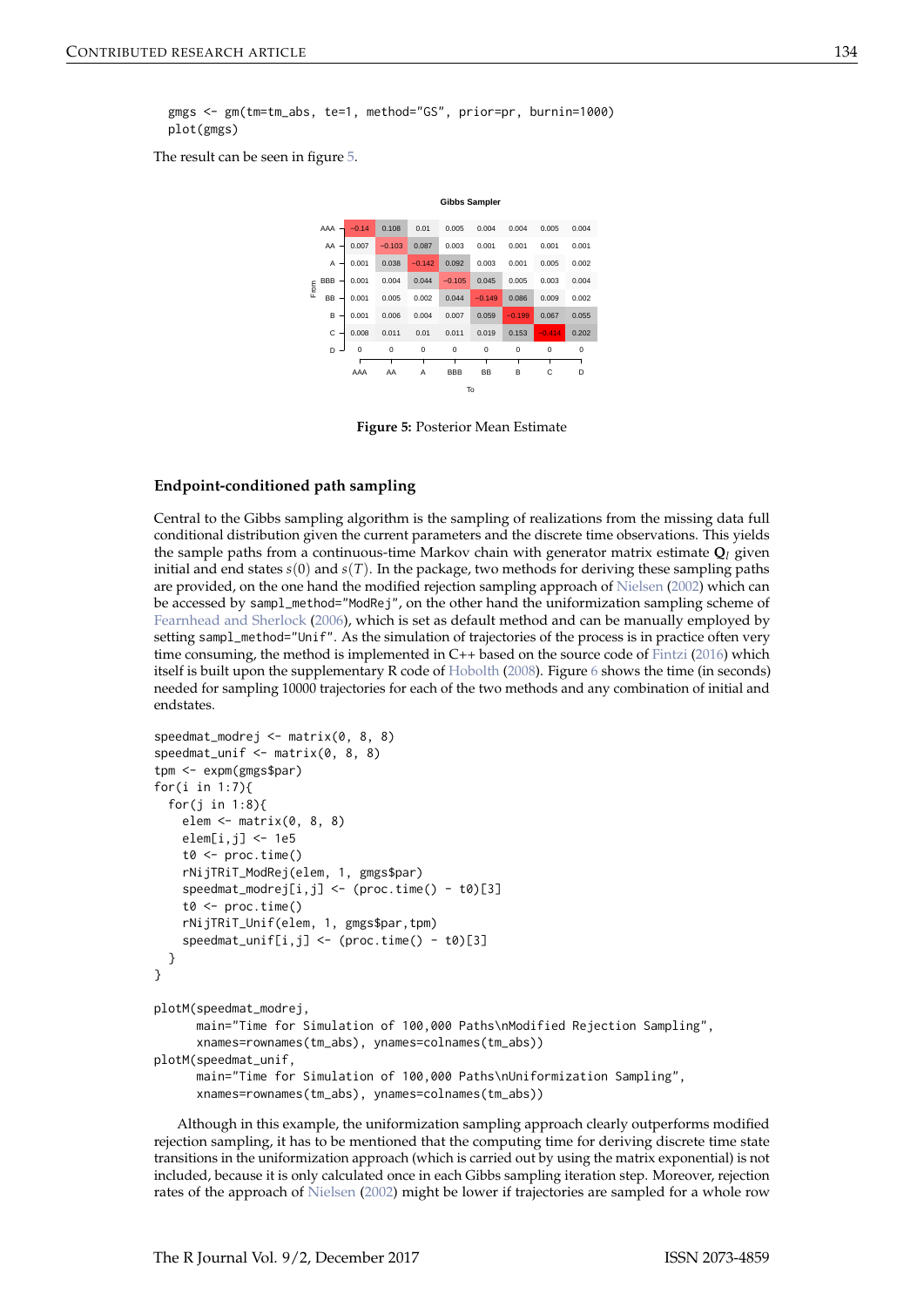<span id="page-8-1"></span><span id="page-8-0"></span>

|                    |          | Time [sec] for Simulation of 100,000 Paths<br><b>Modified Rejection Sampling</b> |          |            |            |       |             |             | Time [sec] for Simulation of 100,000 Paths<br><b>Uniformization Sampling</b> |          |          |          |            |          |          |          |             |
|--------------------|----------|----------------------------------------------------------------------------------|----------|------------|------------|-------|-------------|-------------|------------------------------------------------------------------------------|----------|----------|----------|------------|----------|----------|----------|-------------|
| $AAA -$            | 0.16     | 0.26                                                                             | 1.37     | 3.52       | 4.38       | 4.33  | 5.13        | 3.74        | $AAA$ $\neg$                                                                 | 0.05     | 0.16     | 0.27     | 0.21       | 0.17     | 0.17     | 0.12     | 0.2         |
| AA                 | 1.78     | 0.13                                                                             | 0.23     | 1.87       | 8          | 9.95  | 9.54        | 8.43        | AA                                                                           | 0.14     | 0.06     | 0.16     | 0.33       | 0.22     | 0.21     | 0.18     | 0.24        |
| A                  | 21.45    | 0.56                                                                             | 0.13     | 0.28       | 3.63       | 11.45 | 4.14        | 6.06        | $A -$                                                                        | 0.24     | 0.15     | 0.05     | 0.15       | 0.28     | 0.3      | 0.13     | 0.25        |
| <b>BBB</b><br>From | 11       | 3.1                                                                              | 0.42     | 0.11       | 0.41       | 2.22  | 5.61        | 3.13        | <b>BBB</b><br>From                                                           | 0.15     | 0.23     | 0.16     | 0.06       | 0.15     | 0.25     | 0.19     | 0.21        |
| BB                 | 15.5     | 4.15                                                                             | 7.11     | 0.53       | 0.12       | 0.34  | 1.78        | 3.67        | <b>BB</b>                                                                    | 0.18     | 0.19     | 0.31     | 0.16       | 0.05     | 0.15     | 0.17     | 0.36        |
| B                  | 20.31    | 3.57                                                                             | 6.01     | 3.44       | 0.55       | 0.14  | 0.56        | 0.5         | в                                                                            | 0.21     | 0.18     | 0.2      | 0.22       | 0.14     | 0.05     | 0.09     | 0.2         |
| C                  | 6.99     | 5.06                                                                             | 4.79     | 5.21       | 2.36       | 0.47  | 0.18        | 0.35        | C                                                                            | 0.11     | 0.16     | 0.14     | 0.17       | 0.17     | 0.09     | 0.04     | 0.14        |
| D                  | $\Omega$ | $\Omega$                                                                         | $\Omega$ | 0          | $^{\circ}$ | 0     | $\mathbf 0$ | $\mathbf 0$ | D                                                                            | $\Omega$ | $\Omega$ | $\Omega$ | $\Omega$   | $\Omega$ | $\Omega$ | $\Omega$ | $\mathbf 0$ |
|                    |          |                                                                                  |          |            |            |       |             |             |                                                                              |          |          |          |            |          |          |          |             |
|                    | AAA      | AA                                                                               | A        | <b>BBB</b> | <b>BB</b>  | в     | C           | D           |                                                                              | AAA      | AA       | Α        | <b>BBB</b> | BB       | в        | C        | D           |
| To                 |          |                                                                                  |          |            |            |       |             | To          |                                                                              |          |          |          |            |          |          |          |             |

**Figure 6:** Endpoint-Conditioned Trajectory Sampling

of a transition matrix and not single initial and end state combinations because then more than one possible path ending can be accepted in a single draw. Therefore, to provide the option to combine the individual strengths of both approaches, it is possible to set sampl\_method="Comb" and provide a matrix with entries of either "M" or "U" for the optional argument combmat, specifying which algorithm shall be used for simulating trajectories for the specific start and endpoint combination. Moreover, it is possible to include an own external sampling algorithm implementation by specifying method="Ext" and an argument sampl\_func with a sampling function of the format

```
sf <- function(tmabs, te, gmest) {
  ### Derive Expected Holding Times (RiT) and Number of State Transitions (NijT)
  return(list(RiT=..., NijT=...))
\overline{ }
```
Thereby, the matrix of absolute transition frequencies tmabs, the time interval for the discrete-time transitions te and the current parameter estimate of the Gibbs sampler gmest are input variables to this function and a vector of cumulative simulated holding times RiT and a matrix of continuous-time state changes NijT needs to be returned.

#### **Parallelization**

As the numerical performance of the Gibbs sampling algorithm is severely dependent on the performance of the endpoint conditioned path sampling algorithm, we would like to briefly point out that the whole method can also be run in parallel. This can be achieved by setting up a number of nco independent chains with N/nco iterations each, whereas N denotes the total number of iterations and nco the number of parallel threads. As long as the initial states of the chain are forgotten, the single generator matrix draws can be seen as independent realizations. Thus, a burnin period must be considered in every thread and conv\_pvalue has to be set to 1 in order to ensure that the predetermined number of iterations is reached. Without loss of generality we use the packages **[foreach](https://CRAN.R-project.org/package=foreach)** [Microsoft and](#page-13-18) [Weston](#page-13-18) [\(2017\)](#page-13-18) and **[doParallel](https://CRAN.R-project.org/package=doParallel)** [Corporation and Weston](#page-12-9) [\(2017\)](#page-12-9) to provide with a simple example.

```
library(foreach)
library(doParallel)
N < -1e5nco <- detectCores()
cl <- makeCluster(nco)
registerDoParallel(cl)
gspar=foreach(i=1:nco, .packages=c("ctmcd", "expm")) %dopar%
  gm(tm=tm_abs, te=1, method="GS", burnin=1000, prior=pr,
     conv_pvalue=1, niter=N / nco)
stopCluster(cl)
### Derive Estimate
parlist <- lapply(gspar, function(x) x$par)
parest <- Reduce('+', parlist) / nco
```
In this multiple chain setting, convergence can be analyzed by the potential scale reduction factor diagnostic of [Gelman and Rubin](#page-13-19) [\(1992\)](#page-13-19). The potential scale reduction factor describes by what fraction the variance of the draws in the chain can be reduced if the chain is extended to an infinite length.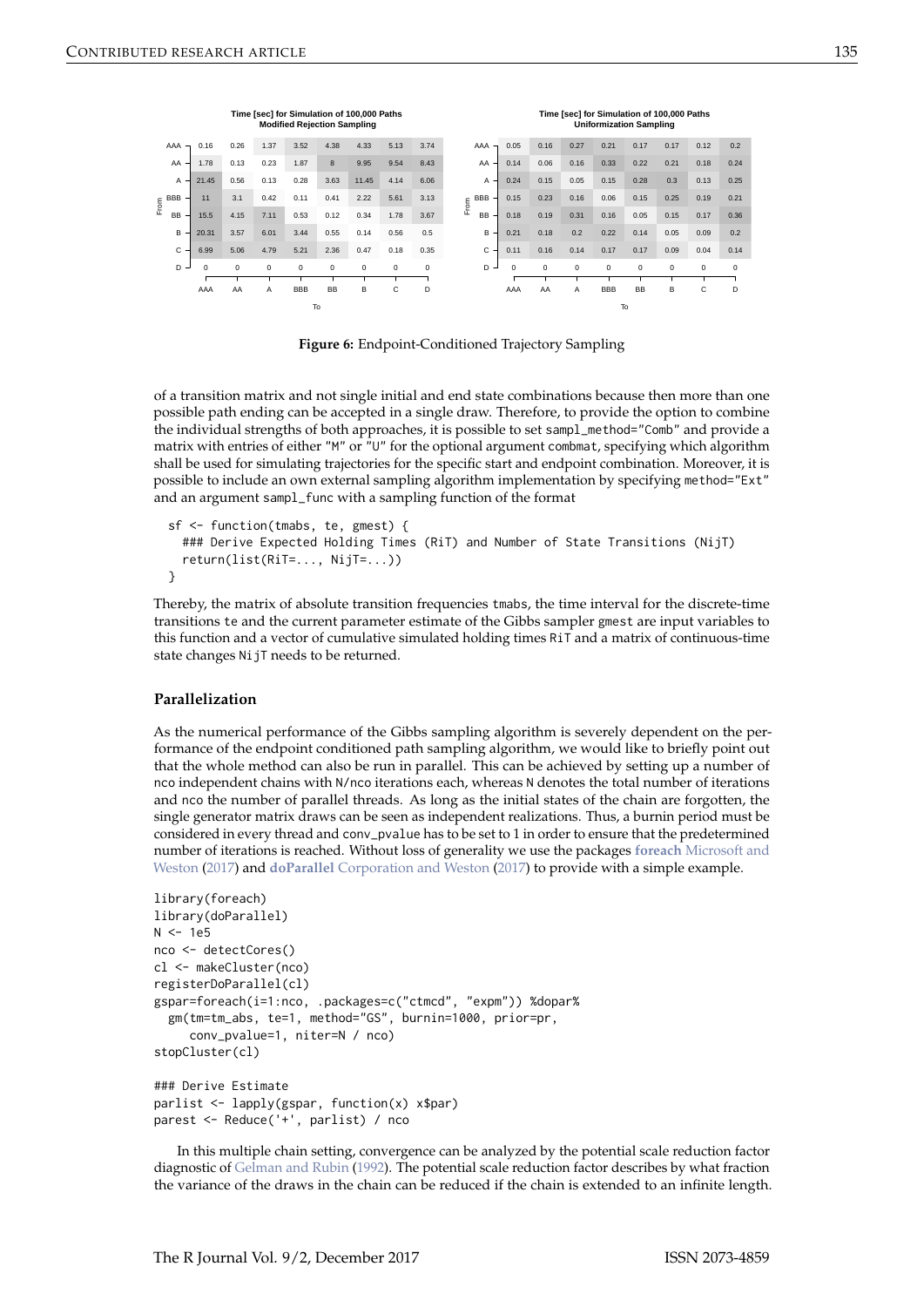<span id="page-9-1"></span>Convergence is assumed when the factor is close to 1. Rules of thumb on how close its value should be are, e.g., 1.2, see [Bolker](#page-12-10) [\(2008\)](#page-12-10) or 1.1, see [Gelman et al.](#page-13-20) [\(2011\)](#page-13-20). With the absorbing default state and diagonal elements being only a linear combination of the parameters in the single rows, chains for 49 parameters have to be evaluated. This can be conducted by employing the multivariate extension of the originally univariate factor, which has been introduced by [Brooks and Gelman](#page-12-11) [\(1998\)](#page-12-11).

```
### Check Convergence
library(coda)
chainlist <- as.mcmc.list(lapply(gspar, function(x) {
    as.mcmc(do.call(rbind, lapply(x$draws, as.vector)))
}))
parchainlist <- lapply(chainlist,
                       function(x) x[, as. vector(parest) > 0])
gelman.diag(parchainlist)
```
Employing the implementation of this diagnostic in the **coda** package, we derive a multivariate potential scale reduction factor of 1.01 in this example. Thus, convergence may be assumed.

#### **Credibility intervals**

After having discussed various aspects of point estimation, an example for Bayesian interval estimation shall be presented as well. [Bladt and Sørensen](#page-12-8) [\(2009\)](#page-12-8) show that equal-tailed credibility intervals can be easily obtained from samples of the joint posterior distribution by empirical quantiles

$$
[q_{ij,[L^{\alpha}_{2}]},q_{ij,[L^{\frac{1-\alpha}{2}}]}].
$$

Calling gmci(), the generic function for generator matrix interval estimates, and specifying that an interval based on a Gibbs sampling object (here: gmgs) shall be derived will automatically call the ciGS() subroutine and yield an equal-tailed credibility interval as outlined above. Setting a confidence level alpha=0.05 will then yield the estimate which can be seen in figure [7.](#page-9-0)

```
cigs <- gmci(gm=gmgs, alpha=0.05)
plot(cigs)
```
#### **95% Equal Tailed Credibility Interval**

<span id="page-9-0"></span>

**Figure 7:** Credibility Interval

## **Comparison of Approaches**

The approaches "DA", "WA", "EM" and "GS" are suitable for state spaces of size 2 or greater. However, with a state space of size 2, the approaches diagonal adjustment and weighted adjustment will always yield the same result as there is only one possible rearrangement of off-diagonal elements in this case. Method "QO" requires a state space of at least size 3 as two off diagonal elements for each row of a generator matrix are required to perform the implemented sorting scheme.

Figure [8](#page-10-0) shows how the methods scale concerning numerical performance. The simulation study shows examples for the average time in seconds to perform an estimate with each of the methods outlined in this manuscript. Thereby, the EM algorithm and the Gibbs sampler are run for 100 iterations each and the data on which the estimates are performed is generated by distributing 1000 and respectively, 10000 discrete-time transitions over a single unit time horizon uniformly over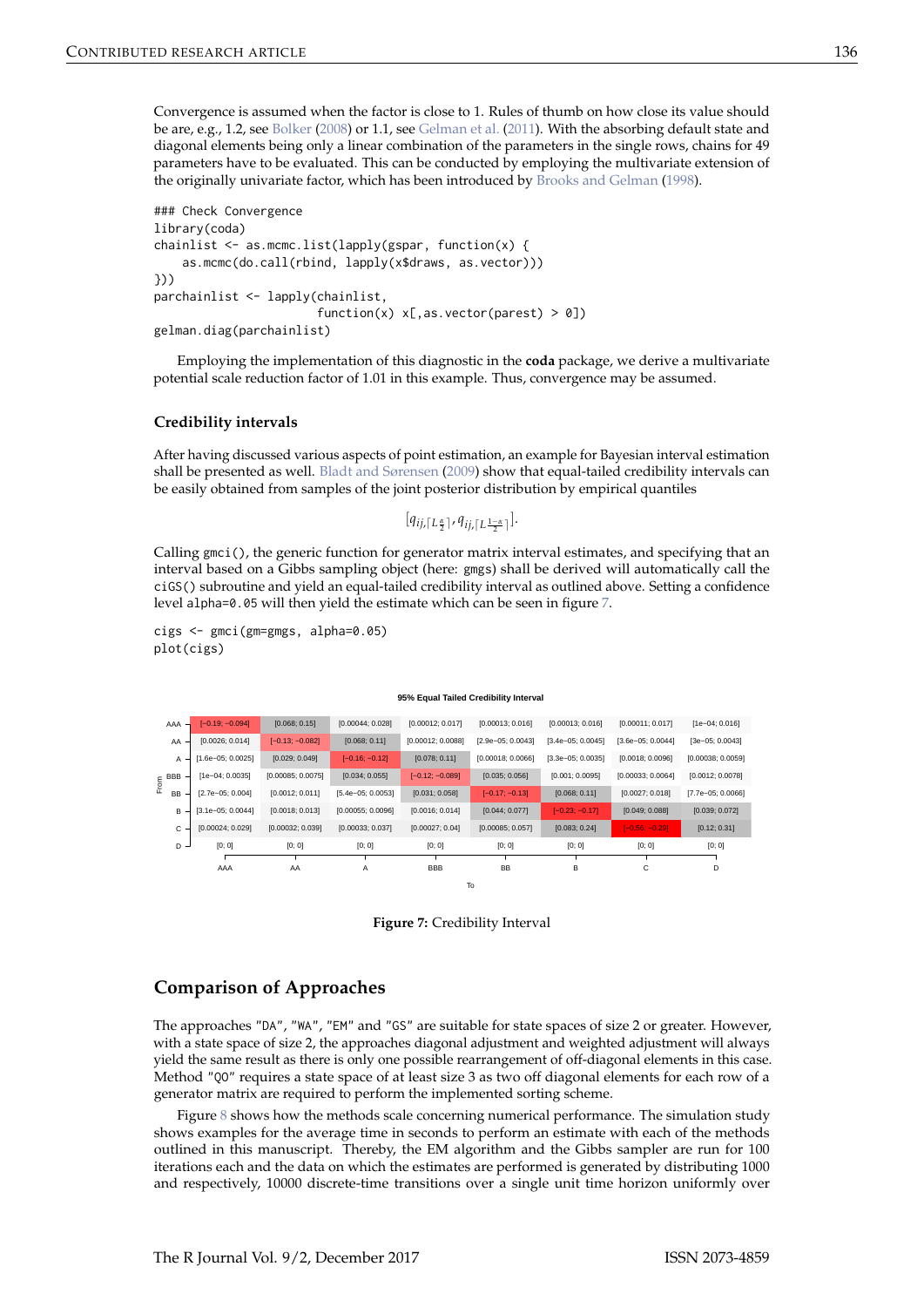<span id="page-10-1"></span>matrices of dimension  $2 \times 2$  to  $10 \times 10$ . The estimation procedures are repeated 1000 times and the mean execution times are summarized in the graphics below. One can recognize that the matrix logarithm adjustment approaches require by far less computation time than the EM algorithm and the Gibbs sampler and that with increasing dimension of the state space, computing time is increasing as well. Moreover, one can also identify that the matrix logarithm adjustment approaches and the EM algorithm are - in contrast to the Gibbs sampler - almost only dependent on the size of the state space and not the number of discrete-time transitions in the sample.

<span id="page-10-0"></span>

**Figure 8:** Speed Comparison

## **Profiles of Discrete-Time Transitions into Absorbing States**

Based on the derived parameter estimates, predictions about discrete-time transitions into absorbing states of the Markov chain can be made and moreover, systemized as a function of the length of the discrete time interval. In the credit rating example shown in this paper, such functions are discrete time probabilities of default of a given initial rating category depending on the time horizon (in years) and shall be called probability of default profiles in the following. Thereby, an advantage of the Bayesian approach is that in contrast to the other methods outlined, interval estimates for such profiles can be easily derived. This involves the computation of empirical quantiles  $p_{t_a,i j, \frac{\alpha}{2}}$  and  $p_{t_a,i j,1-\frac{\alpha}{2}}$  of all elements of the discrete time transition matrix estimates

$$
(\mathbf{P}_{t_a,1},\ldots,\mathbf{P}_{t_a,L})=(\exp(\mathbf{Q}_1t_a),\ldots,\exp(\mathbf{Q}_Lt_a))
$$

given the single Gibbs sampling generator matrix draws **Q**<sup>1</sup> , . . . , **Q***L*, see [Bladt and Sørensen](#page-12-8) [\(2009\)](#page-12-8).

For the seven possible initial states in the credit rating example, probability-of-default profiles can then be obtained using the following code, the results are shown in figure [9.](#page-11-0)

```
tmax <-20for(cat in 1:7){
  absStvec <- sapply(1:tmax, function(t) expm(gmgs$par \star t)[cat,8])
 quantMat \leq matrix(0, 4, tmax + 1)
  for(t in 1:tmax){
    dtdraws \leq lapply(gmgs$draws, function(x) expm(t \star x))
    drawvec <- sapply(1:length(gmgs$draws), function(x) dtdraws[[x]][cat,8])
    quantMat[,t + 1] <- quantile(drawvec, c(.025, .05, .95, .975))
 }
 plot(0:tmax, c(0, absStvec), t="l", lwd=3, ylim=c(0, max(quantMat)),
       main=paste0("Absorbing State Profiles\nInitial Rating Category ",
                   rownames(tm_abs)[cat]),
       xlab="Time [Years]", ylab="Probability of Default")
  for(i in 1:4)
    lines(0:tmax, quantMat[i,], lty=c(3, 2, 2, 3)[i])
 legend("topleft", lty=c(3, 2, 1), c("95%", "90%", "Median"))
}
```
Complementary to the solid line, which represents the posterior mean estimate based discretetime probability of default predictions, pointwise credibility intervals for *α* = 0.05 and *α* = 0.1 are computed here. As expected, one can recognize that with increasing time horizon, the width of the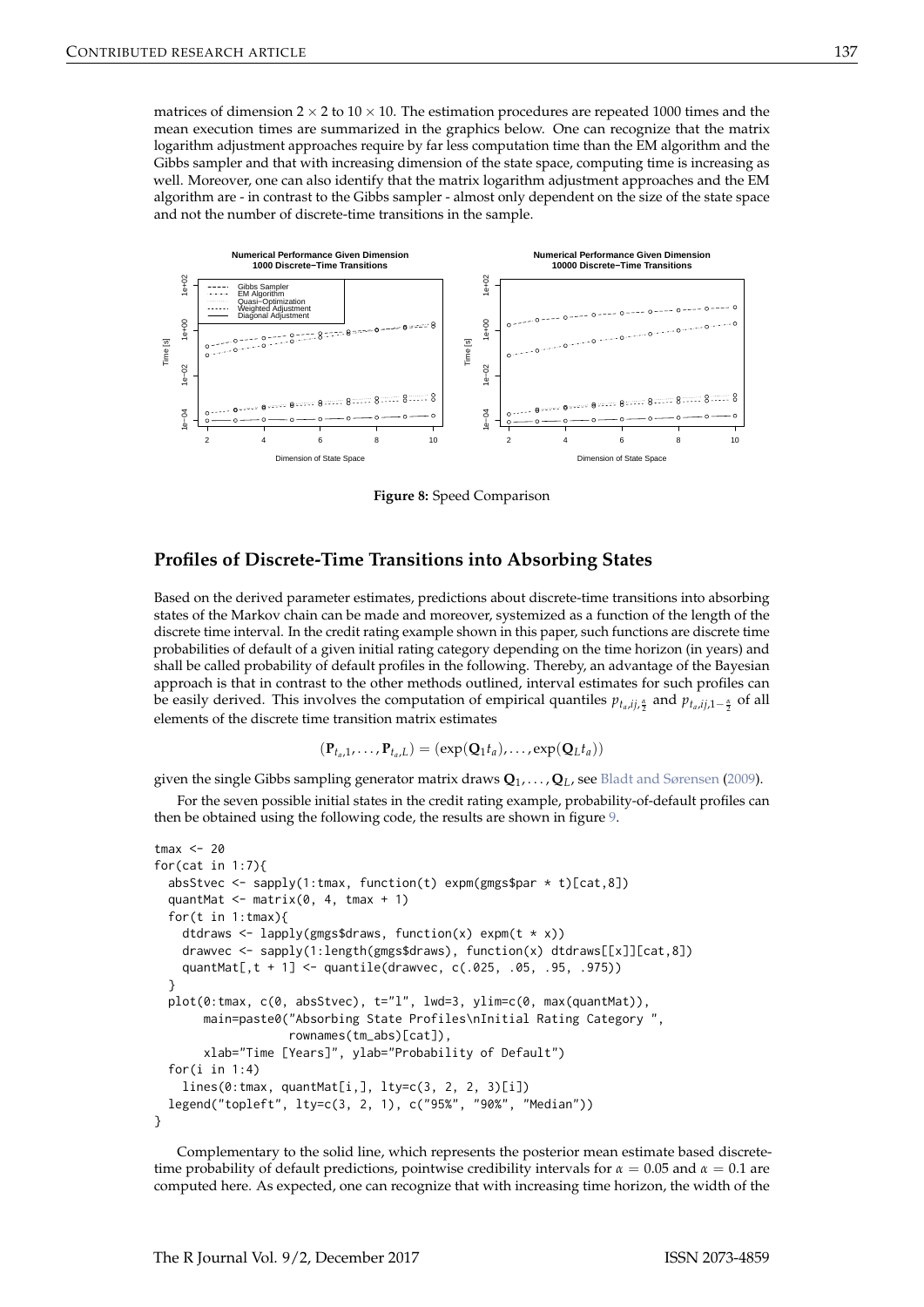<span id="page-11-0"></span>

**Figure 9:** Probability-of-Default Profiles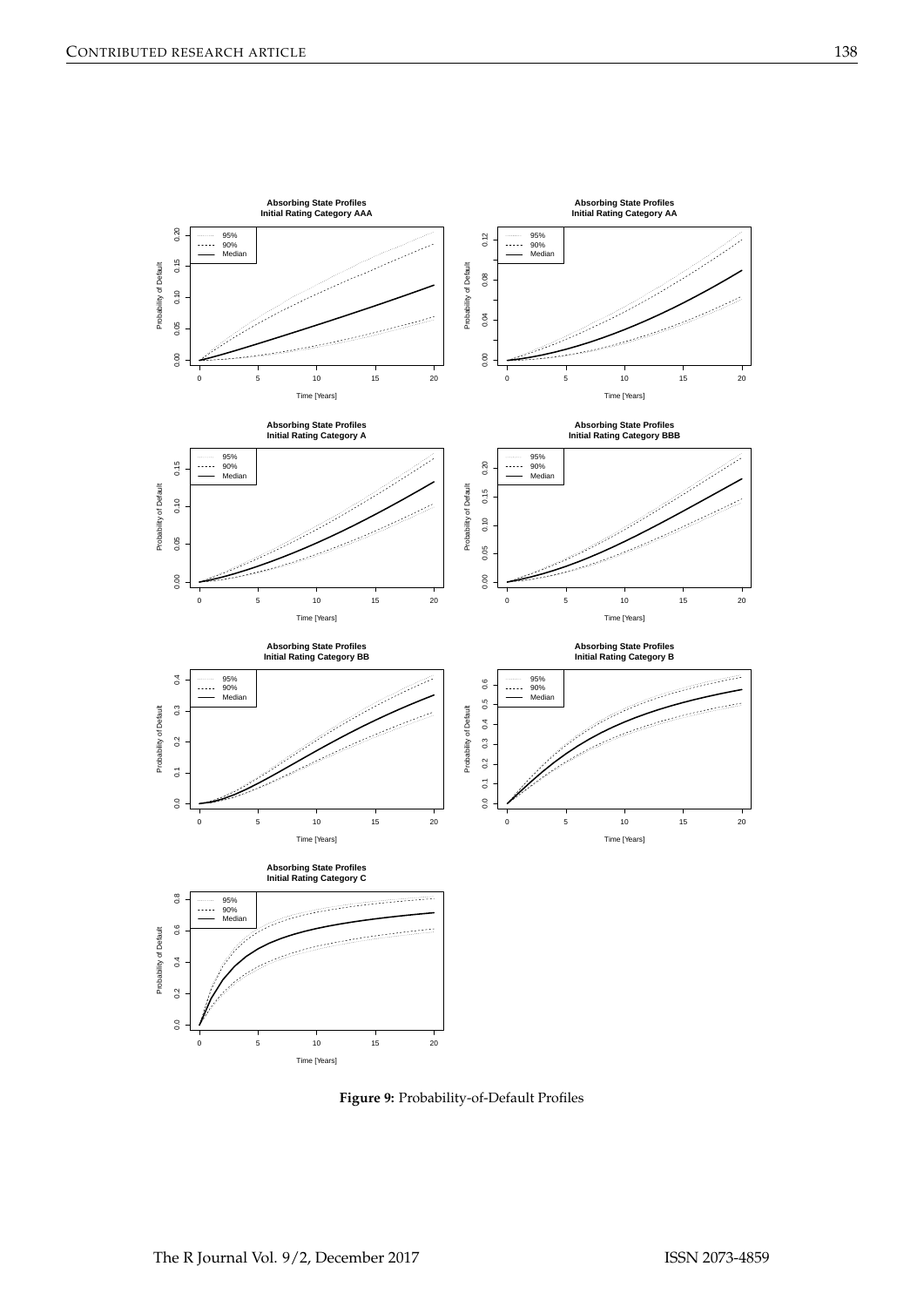intervals is increasing as well. Furthermore, the width of intervals increases with decreasing number of observations in the specific category. This can be seen, e.g., for the profile with pointwise intervals of initial rating category "AAA".

# **Summary**

The problem of estimating the parameters of a continuous-time Markov chain from discrete-time data occurs in a wide range of applications and especially plays an important role in gene sequence data analysis and rating based credit risk modeling. This paper introduces and illustrates the **ctmcd** package, which provides an implementation of different approaches to derive such estimates. It supports matrix logarithm-based methods with diagonal and weighted adjustment as well as a quasioptimization procedure. Moreover, maximum likelihood estimation is implemented by an instance of the EM algorithm and Bayesian estimates can be derived by a Gibbs sampling procedure. For the latter two approaches also interval estimates can be obtained. The Bayesian approach can be used to derive pointwise credibility intervals of discrete-time transition probabilities and systematic profiles of discrete-time transition probabilities into absorbing states given the corresponding time horizon. Above all, a matrix plot function is provided and can be used to visualize both point and interval estimates.

# **Acknowledgements**

The author thanks two anonymous referees for their thorough review and highly appreciates the comments and suggestions which significantly contributed to increasing the quality of the R package **ctmcd** and this manuscript.

# **Bibliography**

- <span id="page-12-0"></span>M. Bladt and M. Sørensen. Statistical inference for discretely observed Markov jump processes. *Journal of the Royal Statistical Society B*, 67(3):395–410, 2005. URL [https://doi.org/10.1111/j.1467-](https://doi.org/10.1111/j.1467-9868.2005.00508.x) [9868.2005.00508.x](https://doi.org/10.1111/j.1467-9868.2005.00508.x). [[p127,](#page-0-1) [130,](#page-3-1) [133\]](#page-6-1)
- <span id="page-12-8"></span>M. Bladt and M. Sørensen. Efficient estimation of transition rates between credit ratings from observations at discrete time points. *Quantitative Finance*, 9(2):147–160, 2009. URL [https:](https://doi.org/10.1080/14697680802624948) [//doi.org/10.1080/14697680802624948](https://doi.org/10.1080/14697680802624948). [[p132,](#page-5-2) [136,](#page-9-1) [137\]](#page-10-1)
- <span id="page-12-10"></span>B. Bolker. *Ecological Models and Data in R*. Princeton University Press, 2008. [[p136\]](#page-9-1)
- <span id="page-12-11"></span>S. P. Brooks and A. Gelman. General methods for monitoring convergence of iterative simulations. *Journal of Computational and Graphical Statistics*, 7(4):434–455, 1998. [[p136\]](#page-9-1)
- <span id="page-12-3"></span>M.-H. Chen et al. *Bayesian Phylogenetics: Methods, Algorithms, and Applications*. CRC Press, 2014. URL <https://doi.org/10.1093/sysbio/syv063>. [[p127\]](#page-0-1)
- <span id="page-12-9"></span>M. Corporation and S. Weston. *doParallel: Foreach Parallel Adaptor for the 'parallel' Package*, 2017. URL <https://CRAN.R-project.org/package=doParallel>. R package version 1.0.11. [[p135\]](#page-8-1)
- <span id="page-12-4"></span>T. Cubitt et al. The complexity of relating quantum channels to master equations. *Communications in Mathematical Physics*, 310(2):383–418, 2012. URL <https://doi.org/10.1007/s00220-011-1402-y>. [[p127\]](#page-0-1)
- <span id="page-12-6"></span>J. R. Cuthbert. On uniqueness of the logarithm for Markov semi-groups. *Journal of the London Mathematical Society*, s2-4(4):623–630, 1972. [[p128\]](#page-1-0)
- <span id="page-12-7"></span>J. R. Cuthbert. The logarithm function for finite-state Markov semi-groups. *Journal of the London Mathematical Society*, s2-6(3):524–532, 1973. [[p128\]](#page-1-0)
- <span id="page-12-5"></span>G. Dorfleitner and C. Priberny. A quantitative model for structured microfinance. *The Quarterly Review of Economics and Finance*, 53(1):12–22, 2013. URL <https://doi.org/10.1016/j.qref.2012.10.005>. [[p127\]](#page-0-1)
- <span id="page-12-2"></span>G. Elfving. Zur Theorie der Markoffschen Ketten. *Acta Societatis Scientiarum Fennicae*, A.2(8):1–17, 1937. [[p127\]](#page-0-1)
- <span id="page-12-1"></span>S. N. Ethier and T. G. Kurtz. *Markov Processes: Characterization and Convergence*. Wiley, 2005. URL <https://doi.org/10.1002/9780470316658>. [[p127\]](#page-0-1)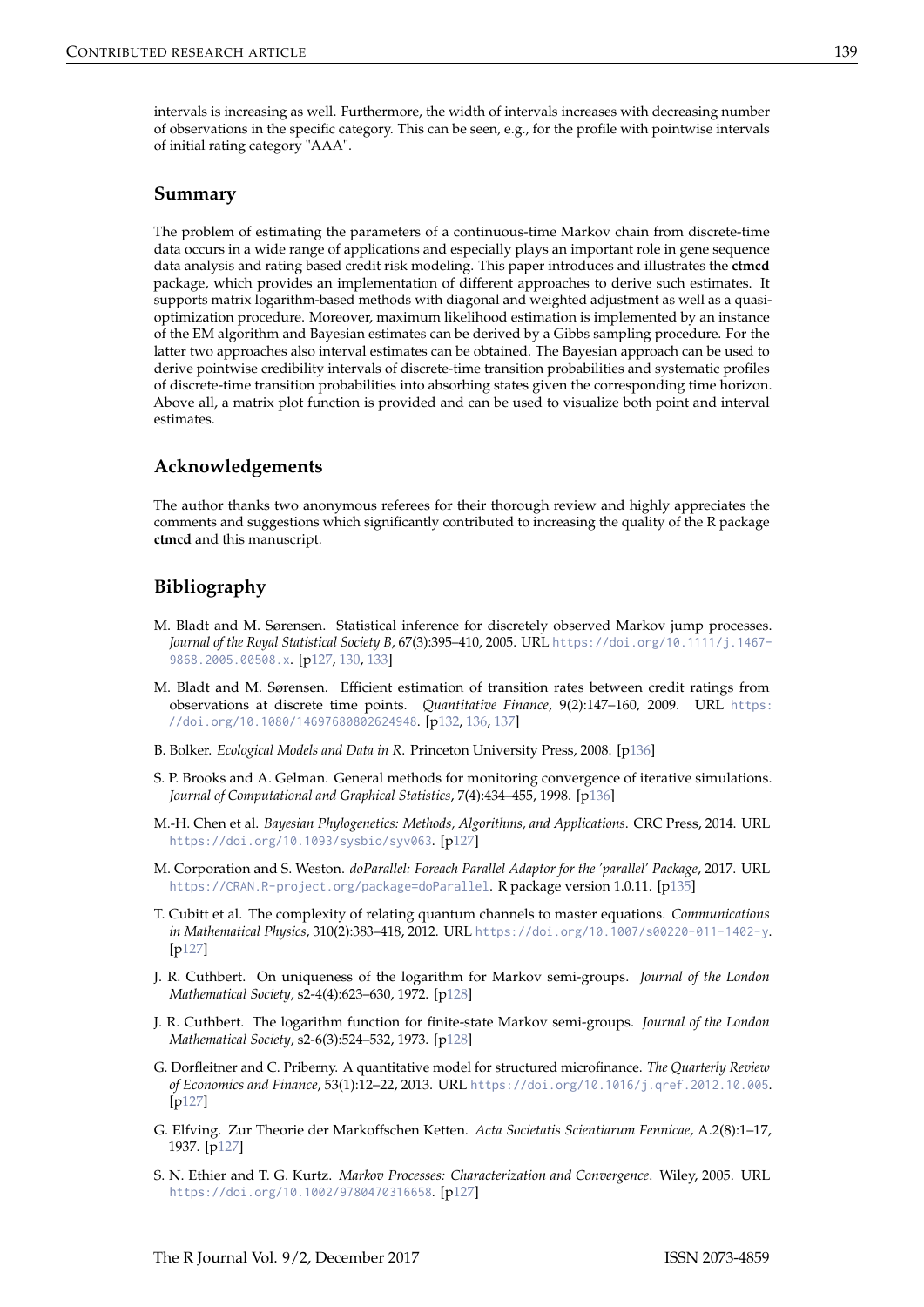- <span id="page-13-15"></span>P. Fearnhead and C. Sherlock. An exact Gibbs sampler for the Markov-modulated Poisson process. *Journal of the Royal Statistical Society B*, 68:767–784, 2006. URL [https://doi.org/10.1111/j.1467-](https://doi.org/10.1111/j.1467-9868.2006.00566.x) [9868.2006.00566.x](https://doi.org/10.1111/j.1467-9868.2006.00566.x). [[p134\]](#page-7-1)
- <span id="page-13-16"></span>J. Fintzi. ECctmc: Simulation from endpoint-conditioned continuous time Markov chains. CRAN, 2016. [[p134\]](#page-7-1)
- <span id="page-13-19"></span>A. Gelman and D. B. Rubin. Inference from iterative simulation using multiple sequences. *Statistical Science*, pages 457–472, 1992. URL <https://doi.org/10.1214/ss/1177011136>. [[p135\]](#page-8-1)
- <span id="page-13-20"></span>A. Gelman et al. Inference from simulations and monitoring convergence. *Handbook of Markov Chain Monte Carlo*, pages 163–174, 2011. URL <https://doi.org/10.1201/b10905-7>. [[p136\]](#page-9-1)
- <span id="page-13-12"></span>P. Heidelberger and P. D. Welch. A spectral method for confidence interval generation and run length control in simulations. *Communications of the ACM*, 24(4):233–245, 1981. URL [https://doi.org/10.](https://doi.org/10.1145/358598.358630) [1145/358598.358630](https://doi.org/10.1145/358598.358630). [[p133\]](#page-6-1)
- <span id="page-13-17"></span>A. Hobolth. A Markov chain Monte Carlo expectation maximization algorithm for statistical analysis of DNA sequence evolution with neighbor-dependent substitution rates. *Journal of Computational and Graphical Statistics*, 17(1):1–25, 2008. URL <https://doi.org/10.1198/106186008X289010>. [[p134\]](#page-7-1)
- <span id="page-13-4"></span>A. Hobolth and E. A. Stone. Simulation from endpoint-conditioned, continuous-time Markov chains on a finite state space, with applications to molecular evolution. *Annals of Applied Statistics*, 3(3): 1204–1231, 2009. URL <https://doi.org/10.1214/09-AOAS247>. [[p127\]](#page-0-1)
- <span id="page-13-5"></span>M. Hughes and R. Werner. Choosing Markovian credit migration matrices by nonlinar optimization. *Risks*, 4(3):31, 2016. URL <https://doi.org/10.3390/risks4030031>. [[p127\]](#page-0-1)
- <span id="page-13-9"></span>Y. Inamura. Estimating continuous time transition matrices from discretely observed data. *Bank of Japan Working Paper Series*, 2006. URL [https://www.boj.or.jp/en/research/wps\\_rev/wps\\_2006/](https://www.boj.or.jp/en/research/wps_rev/wps_2006/data/wp06e07.pdf) [data/wp06e07.pdf](https://www.boj.or.jp/en/research/wps_rev/wps_2006/data/wp06e07.pdf). [[p129,](#page-2-0) [130\]](#page-3-1)
- <span id="page-13-0"></span>R. B. Israel et al. Finding generators for Markov chains via empirical transition matrices, with applications to credit ratings. *Mathematical Finance*, 11(2):245–265, 2001. URL [https://doi.org/10.](https://doi.org/10.1111/1467-9965.00114) [1111/1467-9965.00114](https://doi.org/10.1111/1467-9965.00114). [[p127,](#page-0-1) [128,](#page-1-0) [129\]](#page-2-0)
- <span id="page-13-6"></span>C. H. Jackson et al. Multi-state models for panel data: the msm package for R. *Journal of Statistical Software*, 38(8):1–29, 2011. URL <https://doi.org/10.18637/jss.v038.i08>. [[p128\]](#page-1-0)
- <span id="page-13-11"></span>J. Kalbfleisch and J. F. Lawless. The analysis of panel data under a Markov assumption. *Journal of the American Statistical Association*, 80(392):863–871, 1985. URL [https://doi.org/10.1080/01621459.](https://doi.org/10.1080/01621459.1985.10478195) [1985.10478195](https://doi.org/10.1080/01621459.1985.10478195). [[p131\]](#page-4-0)
- <span id="page-13-1"></span>E. Kreinin and M. Sidelnikova. Regularization algorithms for transition matrices. *Algo Research Quarterly*, 4(1):23–40, 2001. [[p127,](#page-0-1) [129\]](#page-2-0)
- <span id="page-13-18"></span>Microsoft and S. Weston. *foreach: Provides Foreach Looping Construct for R*, 2017. URL [https://CRAN.R](https://CRAN.R-project.org/package=foreach)[project.org/package=foreach](https://CRAN.R-project.org/package=foreach). R package version 1.4.4. [[p135\]](#page-8-1)
- <span id="page-13-14"></span>R. Nielsen. Mapping mutations on phylogenies. *Systematic Biology*, 51(5):729–739, 2002. URL [https:](https://doi.org/10.1080/10635150290102393) [//doi.org/10.1080/10635150290102393](https://doi.org/10.1080/10635150290102393). [[p134\]](#page-7-1)
- <span id="page-13-3"></span>J. R. Norris. *Markov Chains*. Cambridge University Press, 1998. URL [https://doi.org/10.1017/](https://doi.org/10.1017/CBO9780511810633) [CBO9780511810633](https://doi.org/10.1017/CBO9780511810633). [[p127\]](#page-0-1)
- <span id="page-13-2"></span>D. Oakes. Direct calculation of the information matrix via the EM algorithm. *Journal of the Royal Statistical Society: Series B (Statistical Methodology)*, 61(2):479–482, 1999. URL [https://doi.org/10.](https://doi.org/10.1111/1467-9868.00188) [1111/1467-9868.00188](https://doi.org/10.1111/1467-9868.00188). [[p127,](#page-0-1) [132\]](#page-5-2)
- <span id="page-13-7"></span>M. Pfeuffer. Generator matrix approximation based on discrete-time rating migration data. Master Thesis, Ludwig Maximilian University of Munich, 2016. [[p128\]](#page-1-0)
- <span id="page-13-13"></span>M. Plummer, N. Best, K. Cowles, and K. Vines. CODA: convergence diagnosis and output analysis for MCMC. *R news*, 6(1):7–11, 2006. [[p133\]](#page-6-1)
- <span id="page-13-10"></span>M. J. Powell. The BOBYQA algorithm for bound constrained optimization without derivatives. *Cambridge NA Report NA2009/06, University of Cambridge, Cambridge*, 2009. [[p131\]](#page-4-0)
- <span id="page-13-8"></span>B. Singer and S. Spilerman. The representation of social processes by Markov models. *American Journal of Sociology*, 82(1):1–54, 1976. [[p128\]](#page-1-0)